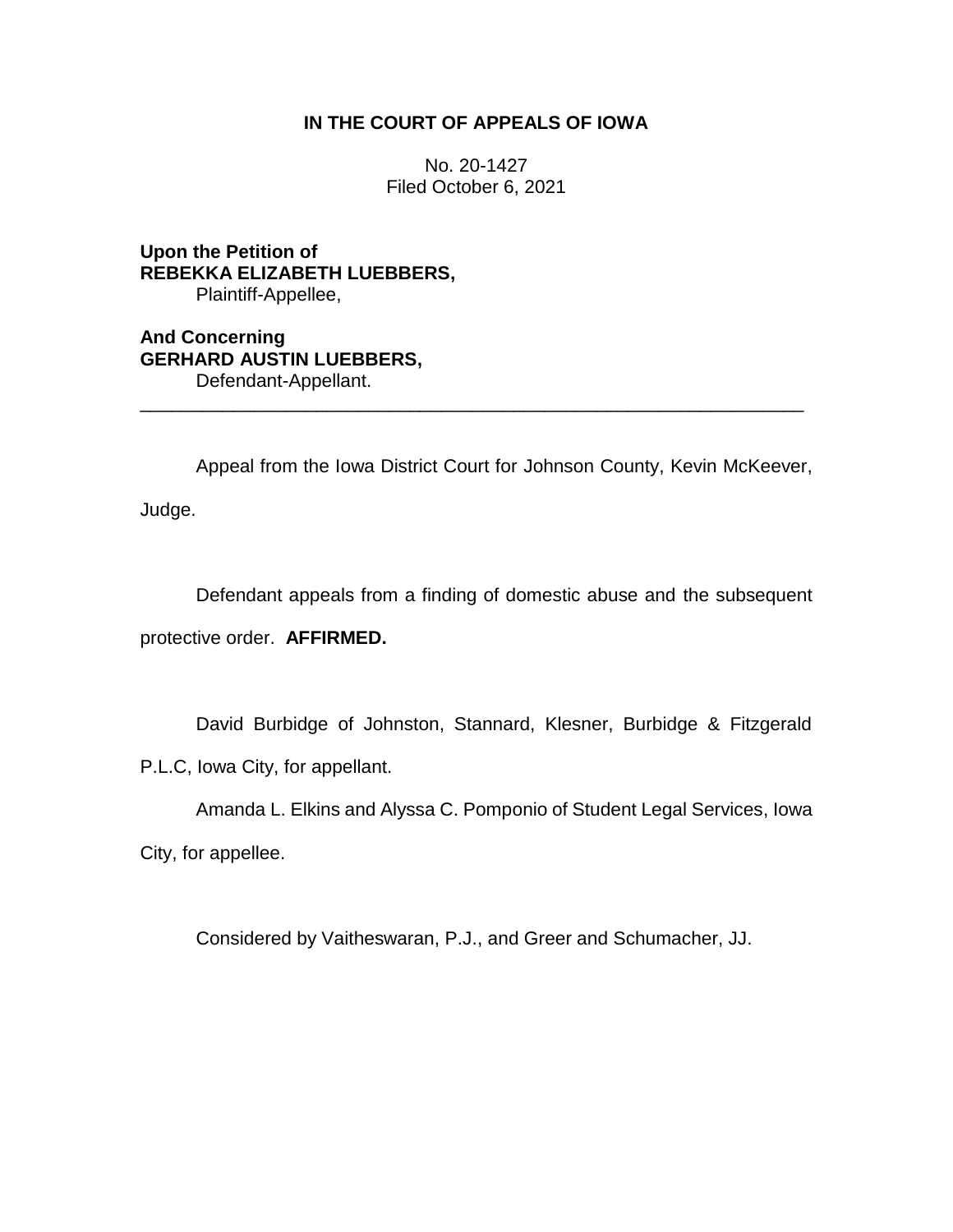## **GREER, Judge.**

Rebekka Luebbers petitioned for relief from domestic abuse against her husband, Gerhard Austin<sup>1</sup> Luebbers, pursuant to Iowa Code chapter 236 (2020). The district court found that an assault had occurred and issued a protective order on October 16, 2020. Arguing the case turns on credibility, Austin characterizes Rebekka's version as inaccurate and urges us to find she failed to prove he intended to assault her. Because we place weight on the credibility judgment of the district court and because Austin's intent was proven through the natural consequences of his actions, we affirm the district court's issuance of a protective order.

### **I. Background Facts and Proceedings.**

Austin and Rebekka were married in April 2019. They lived together in Iowa City in September of 2020. On September 11, Austin became angry when the two were in their bedroom because he did not believe Rebekka was being supportive about a medical appointment. One week later, Rebekka petitioned for a protective order. What exactly happened beyond this description is disputed. The record developed as follows.

During the hearing on the requested protective order, Rebekka testified that while she was attempting to comfort him, Austin became upset and got on top of her, holding her down by restraining her upper arms. He then said he wanted to hit her and proceeded to head-butt her in the nose. At that time he said he planned to self-harm, blamed Rebekka for that impulse, and proceeded to punch himself in

<sup>&</sup>lt;sup>1</sup> Gerhard goes by his middle name, Austin.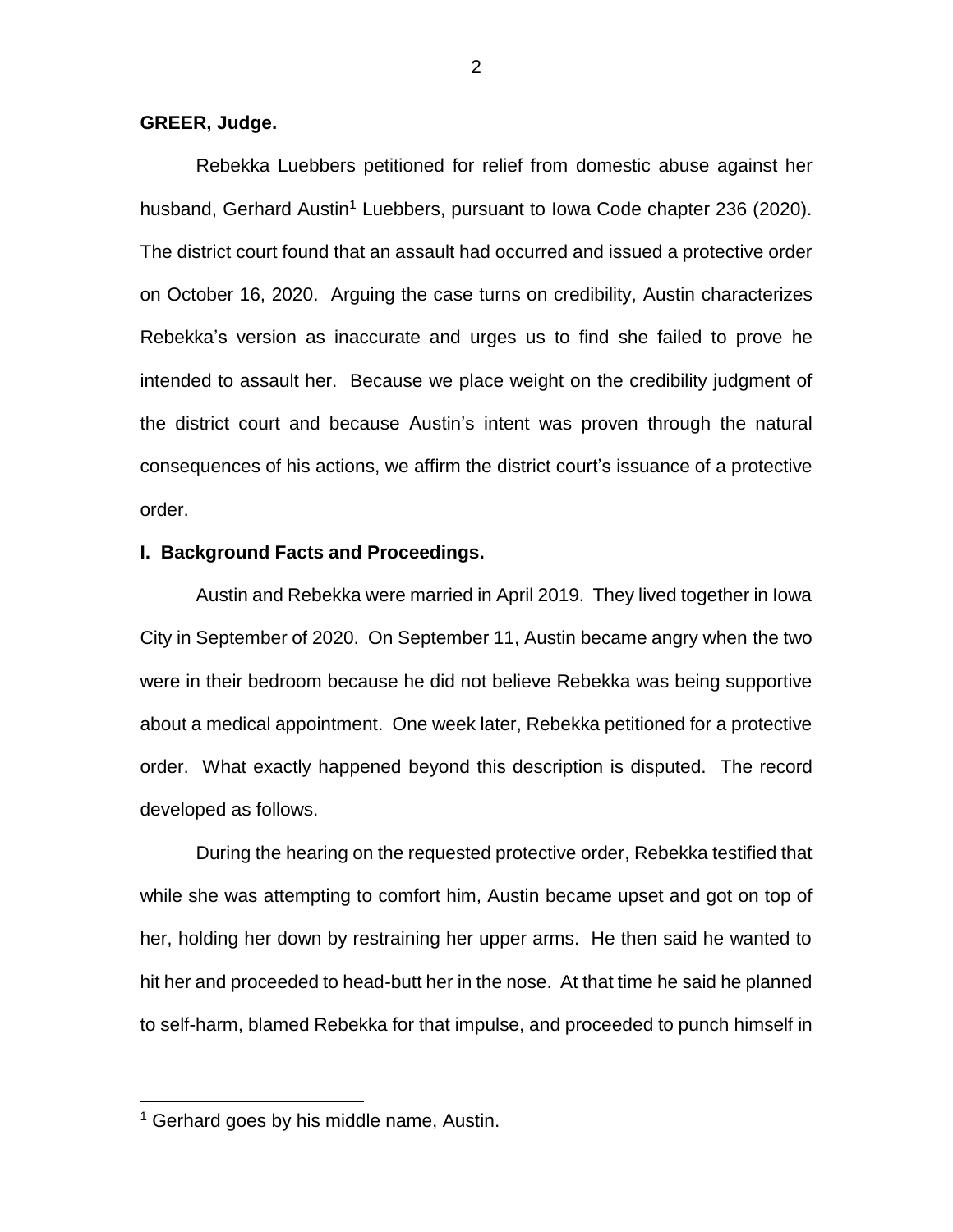the face and hit his head on the bedroom doorframe in frustration. He called Rebekka a "bitch," told her she was controlling, and left the room. She followed in an attempt to defuse the situation. Austin said he was going to leave and shoved her into the wall. The force caused her to hit the wall, the door frame, and a dog gate hard enough to knock down both the gate and a picture frame. Austin left the home.

Rebekka had job responsibilities that required her to leave the home, $2$  so she left Austin's phone outside for him and locked the door. Later that day, Rebekka called Austin's mother and expressed concerns for his mental health. Rebekka did not see him again until very early the next morning. At that point, Austin apologized for what had happened; then, he took a bath, and she went back to bed.

When Rebekka returned from work the next day, Austin's mother was at the apartment. Rebekka hugged Austin and apologized for calling his mother, recognizing that it was against his wishes, but again expressed concern for him. He became angry and denied that there was a problem apart from Rebekka. He shoved her to the floor—in response, Rebekka slapped him. He hit her once more and left the apartment. The two continued to argue in front of his mother's car until he drove away.

Austin sent Rebekka a text message, telling her he planned to stay with his mother and then move in with friends. Rebekka packed up some of his things, and her mother and her mother's boyfriend came to the apartment. When Austin

<sup>&</sup>lt;sup>2</sup> Rebekka is a recovery assistant and required privacy for a counseling session.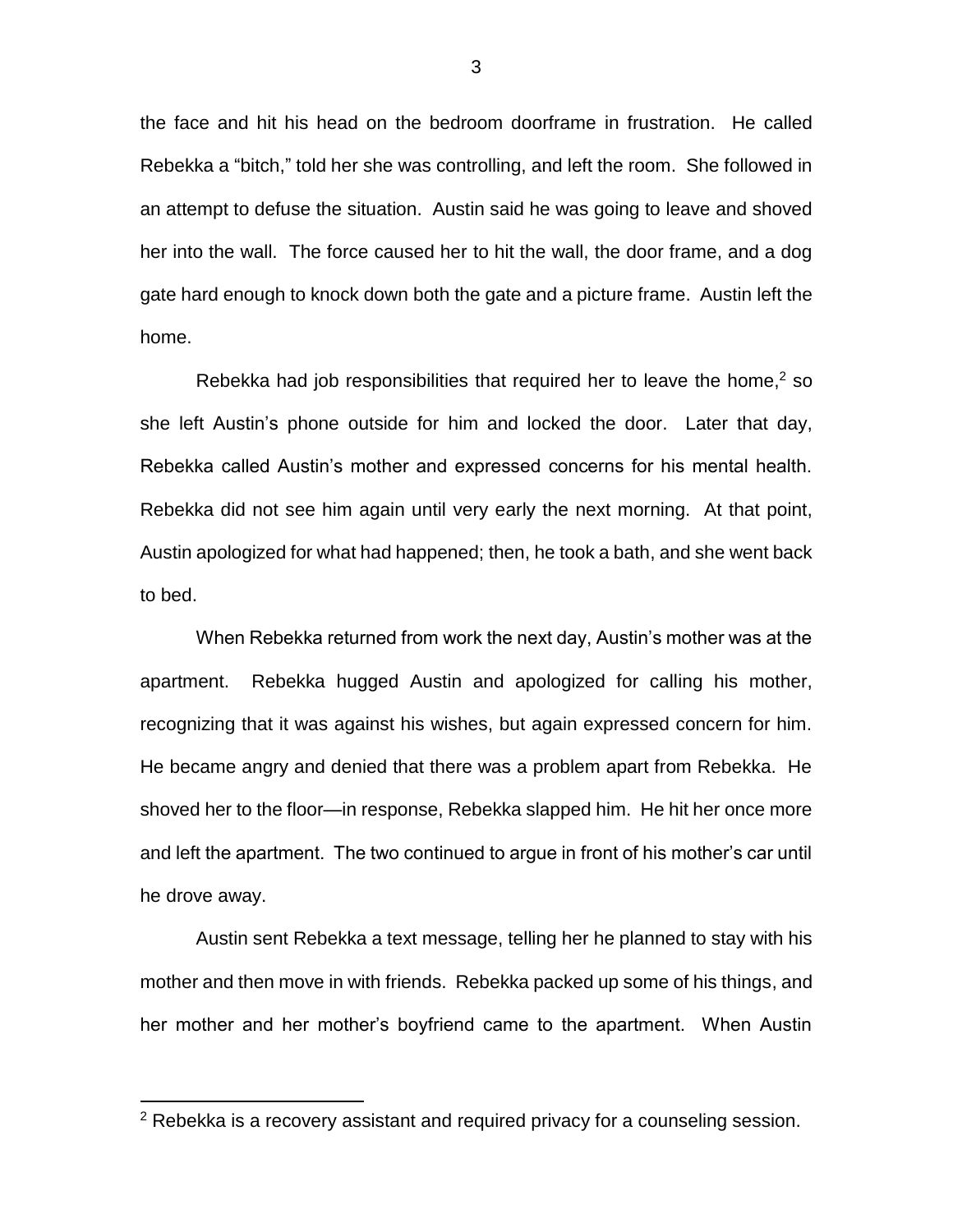arrived a few hours later, Rebekka's mother argued with him about money that Austin, allegedly, had taken from both her and Rebekka. Austin then yelled "fuck you" and shoved Rebekka's mother. He went across the street to the sheriff's office and brought back a law-enforcement officer to help him collect his belongings. Both parties talked to the sheriff, and no criminal charges were filed. To document her injuries, Rebekka photographed the bruises on her right elbow and both legs; but, at the hearing, she acknowledged the photographs showed other marks that were not related to the dispute.

Rebekka also testified that, in the weeks before these events, when she told Austin she was sad about the turmoil in their relationship, he responded that he really wanted to kill her and then left the apartment. Rebekka reported that Austin had been acting differently and engaged in self-harm in the weeks before the headbutting incident.

As for Austin's recollections, he disagreed with Rebekka's description of events, though he did admit making physical contact with her. At trial, he testified that during the September 11 incident, he was worried Rebekka would hit or bite him so held her arms down. He did not head-butt her, but "pressed [his] head against her forcefully" and then hit his head on the door out of frustration. He told her to leave him alone and left the room. Rebekka followed him into the other room and stood so that he could not leave. He moved her out of his way and left. When he returned for his phone, she had locked him out and put the phone outside, refusing to let him inside and out of the rain. He eventually returned and was admitted inside.

4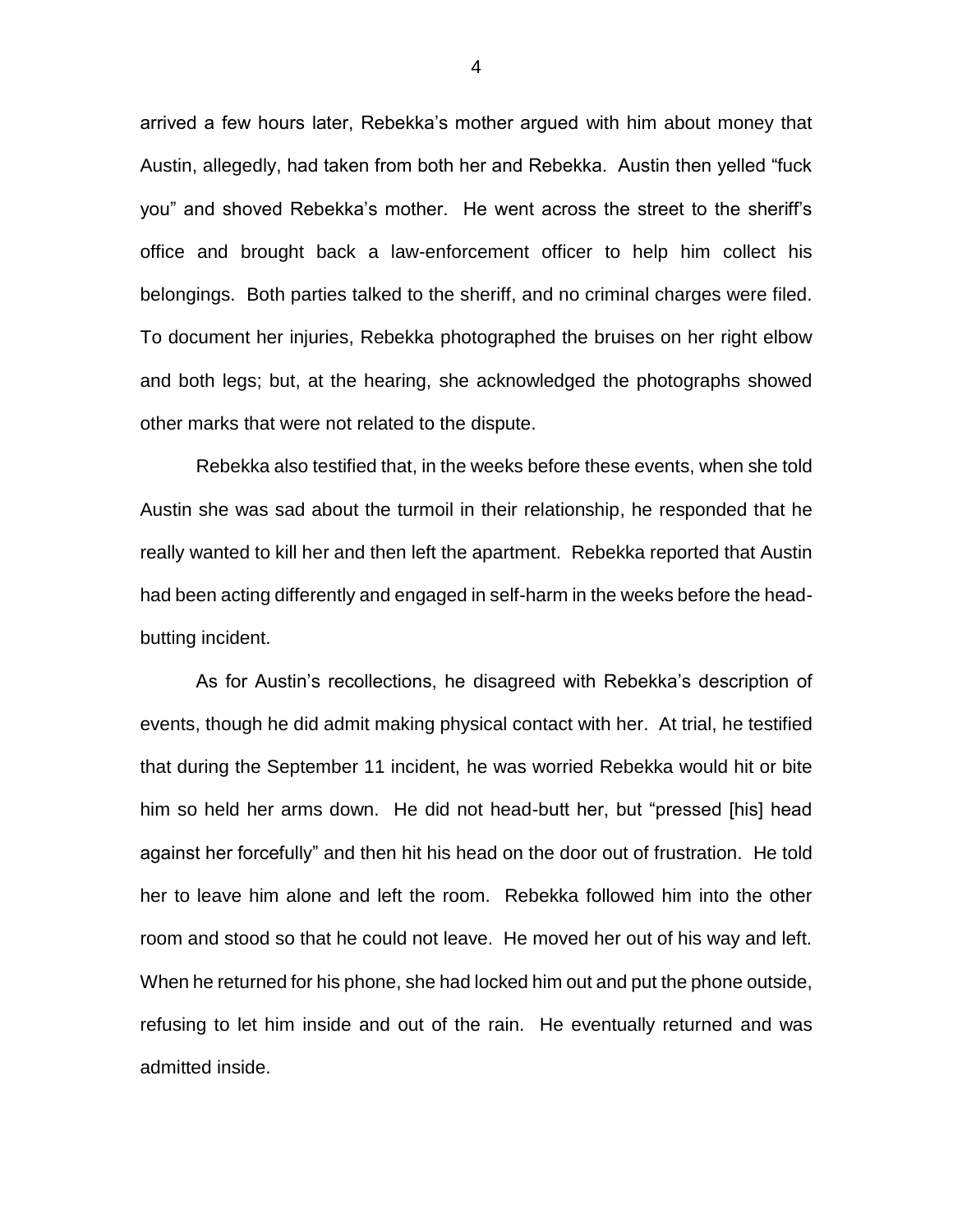Austin testified at the hearing that on September 12 they were again discussing the testing he planned to undergo and he felt Rebekka was downplaying the situation. He became angry and stated he wanted to kill her but denied meaning it. Austin described another argument when he tried to leave. Rebekka was trying to hold onto him to keep him from going and then moved between him and the door. She slapped him, and he slapped her back. He blocked two additional blows from her as he moved past her and smashed her toes while he forced the door open. Rebekka then hit him again and slammed his hand shut in the door.<sup>3</sup> Austin claimed he had injuries from this encounter, but he did not submit any pictures or other evidence to support his claims of injury.

Austin agreed there was an altercation with Rebekka's mother when he returned to collect his things, but he says she came running at him while screaming and he pushed her back. He went and found a police officer to help facilitate the situation.

In describing the tension between the couple, Austin also testified that Rebekka previously told him to kill himself and to take a whole bottle of Xanax. Rebekka denied this, describing the event as Austin being angry in the car and her telling him to take some Xanax to calm down. Austin's mother also testified and confirmed that on September 12, she saw Rebekka slap Austin, which Rebekka admitted.

 $3$  At the time of the hearing, Austin had not filed a petition for relief from domestic abuse.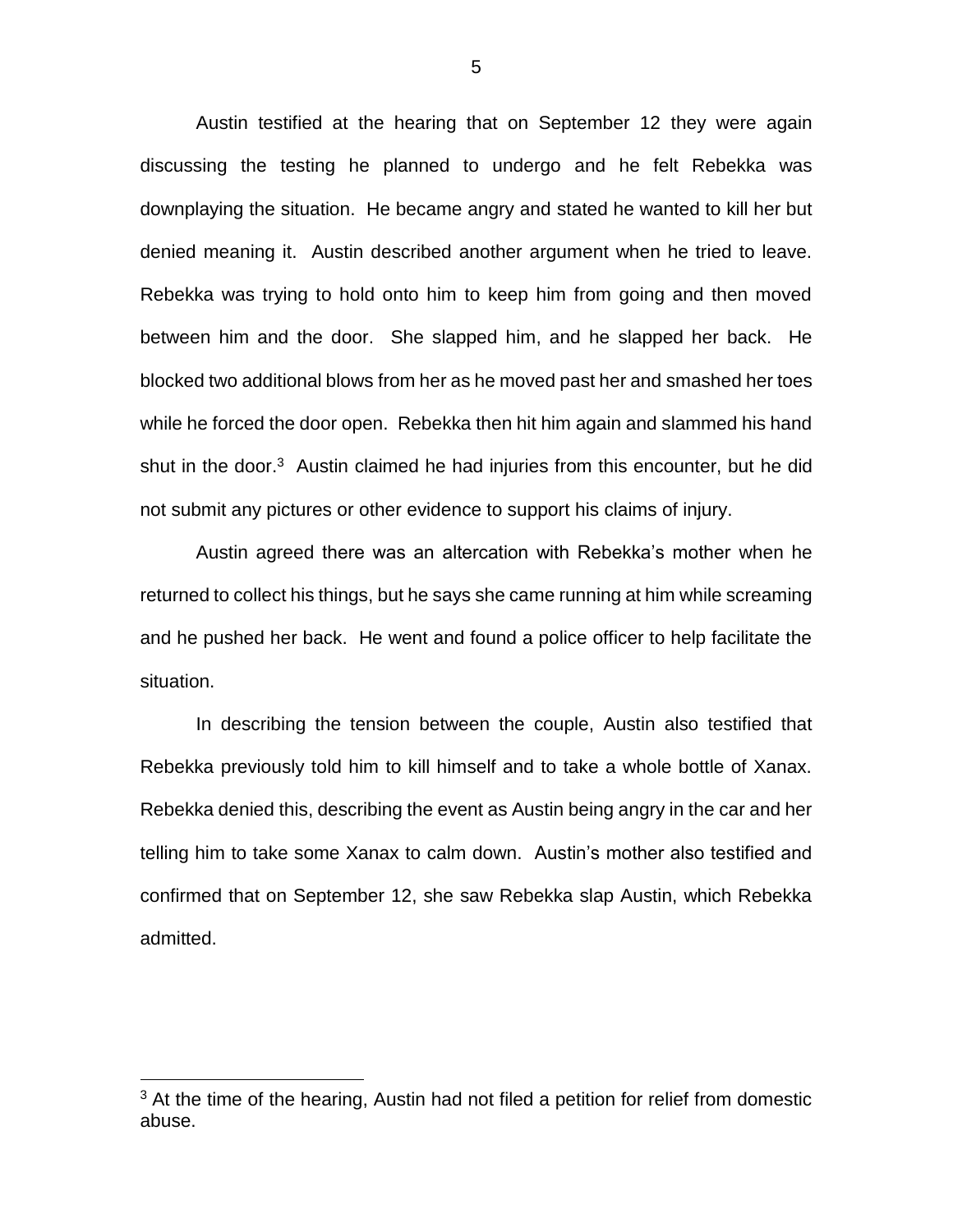The district court found Austin had committed a domestic abuse assault against Rebekka and he was a credible threat to her physical safety.<sup>4</sup> Austin timely appealed, and error was properly preserved.

#### **II. Standard of Review.**

Austin and Rebekka disagree about the standard of review for this case, specifically if what is typically an equity case was actually tried at law. Our standard of review depends on the district court's mode of trial. *Knight v. Knight*, 525 N.W.2d 841, 843 (Iowa 1994); *Labs v. Karteus*, No. 13-0777, 2014 WL 250254, at \*2 (Iowa Ct. App. Jan. 23, 2014). Usually, civil domestic abuse cases are heard in equity. *Reed v. Reed*, No. 13-0170, 2014 WL 69809, at \*1 (Iowa Ct. App. Jan. 9, 2014). To transform the case to one at law, we look to see if objections were ruled on as they were made to the court. *Bacon ex rel. Bacon v. Bacon*, 567 N.W.2d 414, 417 (Iowa 1997). At trial, the district court did not rule on any objections and heard all presented evidence. And, while the court did offer the opportunity for Austin to object to the photographs presented as exhibits, no other objections were made or ruled on. Therefore, this case was heard in equity, and our review is de novo. *Knight*, 525 N.W.2d at 843. We give weight to the district court's findings of fact and credibility, but we consider the whole record anew. *Wilker v. Wilker*, 630 N.W.2d 590, 594 (Iowa 2001).

## **III. Discussion.**

 $\overline{a}$ 

Austin argues that the court wrongly found he committed a domestic abuse assault against Rebekka, and so the protection order ought not have been issued.

6

<sup>4</sup> Rebekka also requested financial support as restitution for the money she claimed Austin had taken. The district court made no finding on this issue.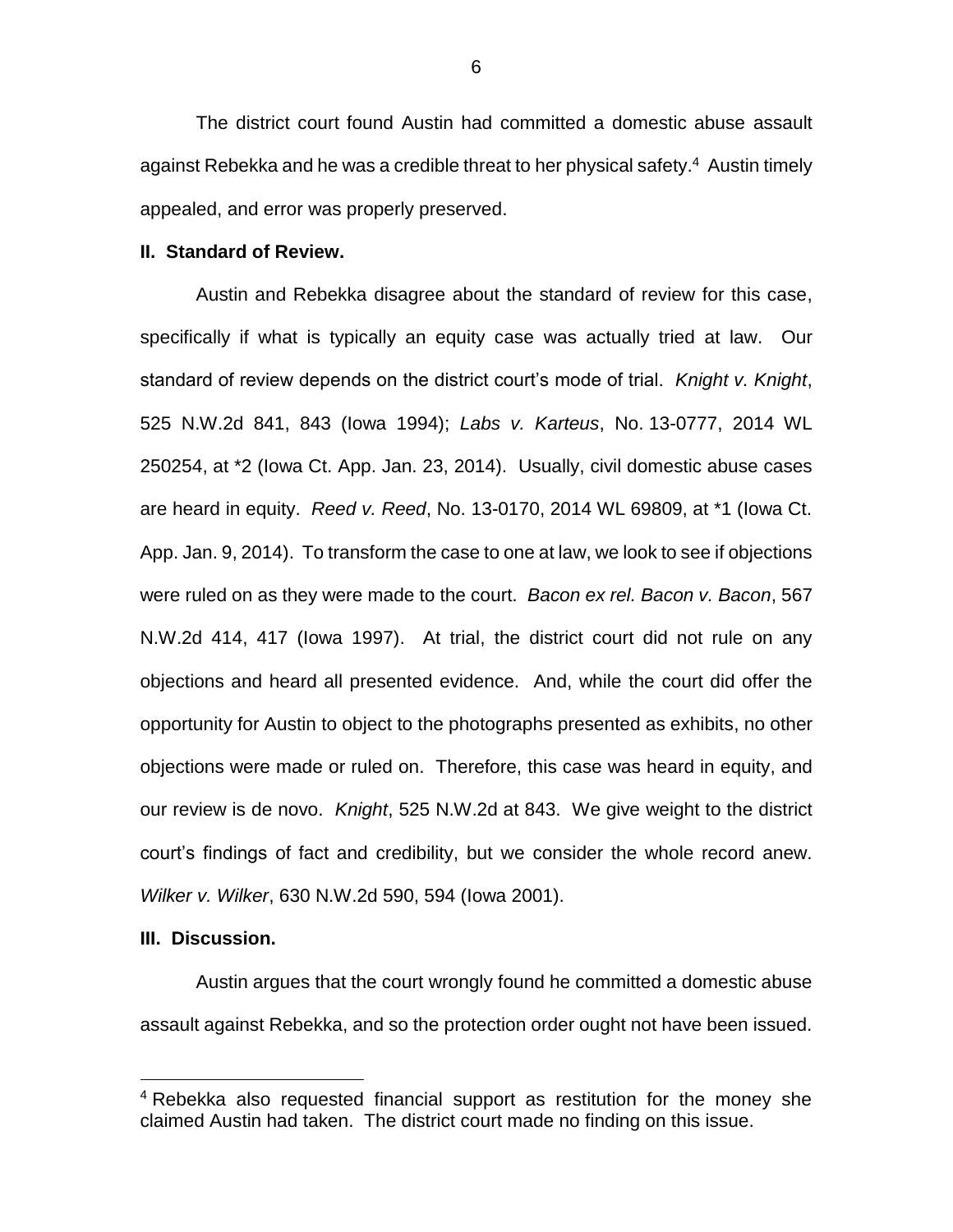Specifically, he claims this is a "he said/she said case" where the court should rely on his version of events rather than Rebekka's. Even on her facts, though, he does not believe Rebekka proved the requisite elements of an assault. The district court, by virtue of granting the protective order, found Rebekka to be the more credible source of information about what happened. *See Goldston v. Goldston*, No. 19-0697, 2020 WL 825942, at \*2 (Iowa Ct. App. Feb 19, 2020). The record offers evidence supporting the district court's findings. Likewise, considering Austin's admissions, we find further support that an assault occurred.

Iowa Code section 236.5(1) allows a court to issue a protective order upon a finding of domestic abuse. "Domestic abuse" is defined as "committing assault as defined in section  $708.1.^{"5}$  lowa Code § 236.2(2). While lowa Code section 708.1(1) defines assault as a general intent crime, Iowa courts have well established that it requires specific intent. *See, e.g.*, *State v. Heard*, 636 N.W.2d 227, 231–32 (Iowa 2001); *State v. Bedard*, 668 N.W.2d 598, 601 (Iowa 2003) (maintaining that assault under section 708.1(1) and (2) would still require specific intent after the legislature specifically added a Code section dictating it a general intent crime). "Specific intent is present when from the circumstances the offender must have subjectively desired the prohibited result." *State v. Fountain*, 786 N.W.2d 260, 264 (Iowa 2010) (quoting *State v. Redmon*, 244 N.W.2d 792, 797 (Iowa 1976)).

<sup>&</sup>lt;sup>5</sup> There is no question that the parties were married and residing together at the time of the assault, making the assault domestic abuse. *See* Iowa Code  $\S$  236.2(2)(a).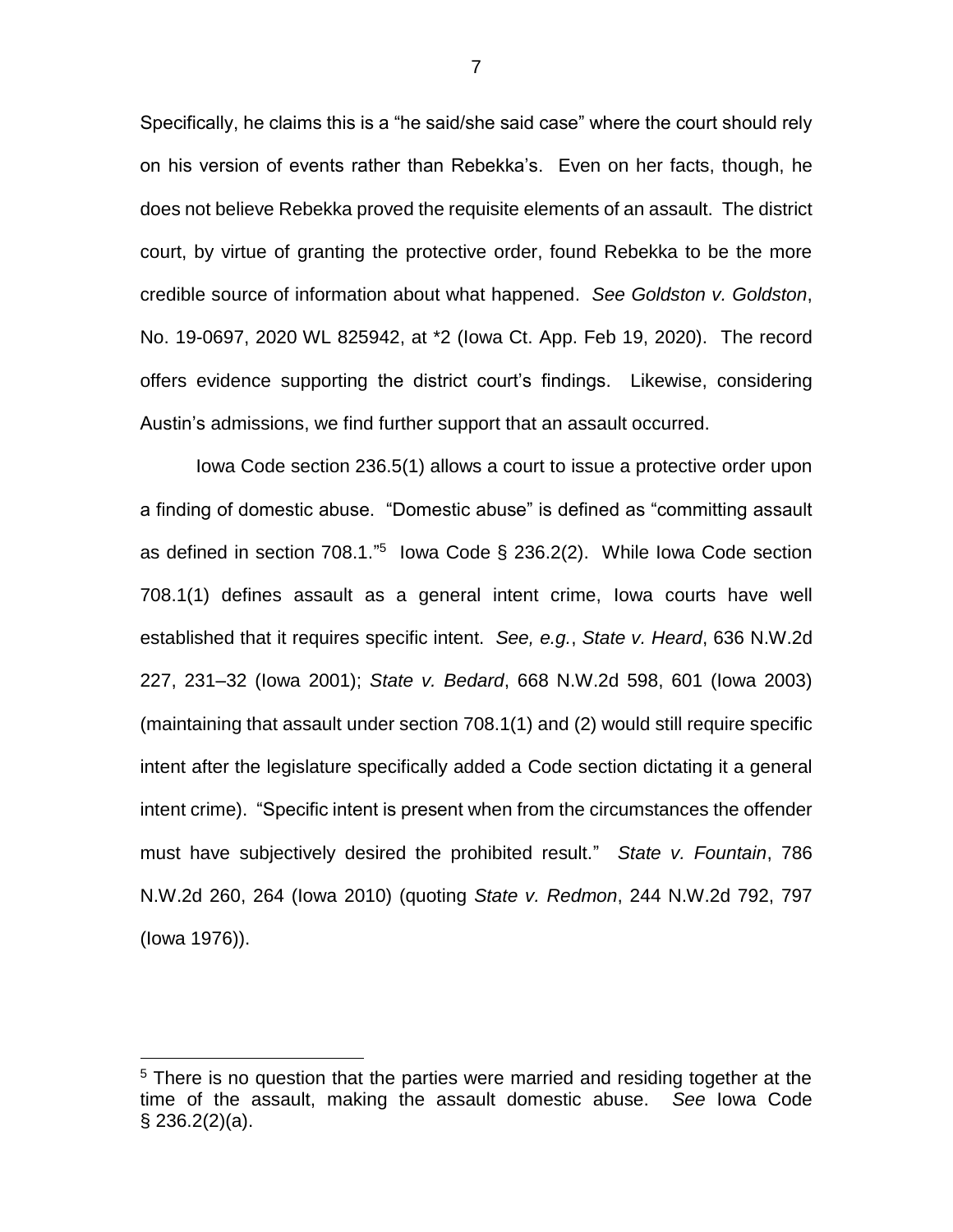Assault can be satisfied by an individual, without justification, acting in a way "which is *intended* to cause pain or injury to, or which is *intended* to result in physical contact which will be insulting or offensive to another, coupled with the apparent ability to execute the act." Iowa Code  $\S$  708.1(2)(a) (emphasis added). We are able to infer intent from the natural consequences of a party's actions. *State v. Taylor*, 689 N.W.2d 116, 132, 136 (Iowa 2004). "[T]he plaintiff must prove the allegation of domestic violence by a preponderance of the evidence." Iowa Code § 236.4(1). More simply, to prove a civil domestic abuse assault, the party need only provide enough evidence to outweigh the evidence presented by the other party. *Benda v. Streif*, No. 20-0805, 2021 WL 2453100, at \*2 (Iowa Ct. App. June 16, 2021).

According to Rebekka's version surrounding the events of September 11 and 12, Austin pushed her down on the bed, restrained her upper arms, headbutted her, shoved her into a wall with enough force to knock down a picture and dog gate, pushed her to the ground, and hit her face again. She provided pictures of bruises sustained from the incident. Considering the natural consequences of Austin's actions, we can infer that his intention was to cause pain or injury to Rebekka. These actions also constitute physical contact that would be insulting or offensive to Rebekka.

What is more, Austin made admissions at the hearing that similarly support a finding of assault. He agrees that, while frustrated, he "pressed [his] head against [Rebekka] forcefully" and restrained her arms. As the argument escalated, he also slapped her and shoved her. Even without any pictures of Rebekka's injuries or testimony of her actual injury, pain, or fear, we can still conclude a

8